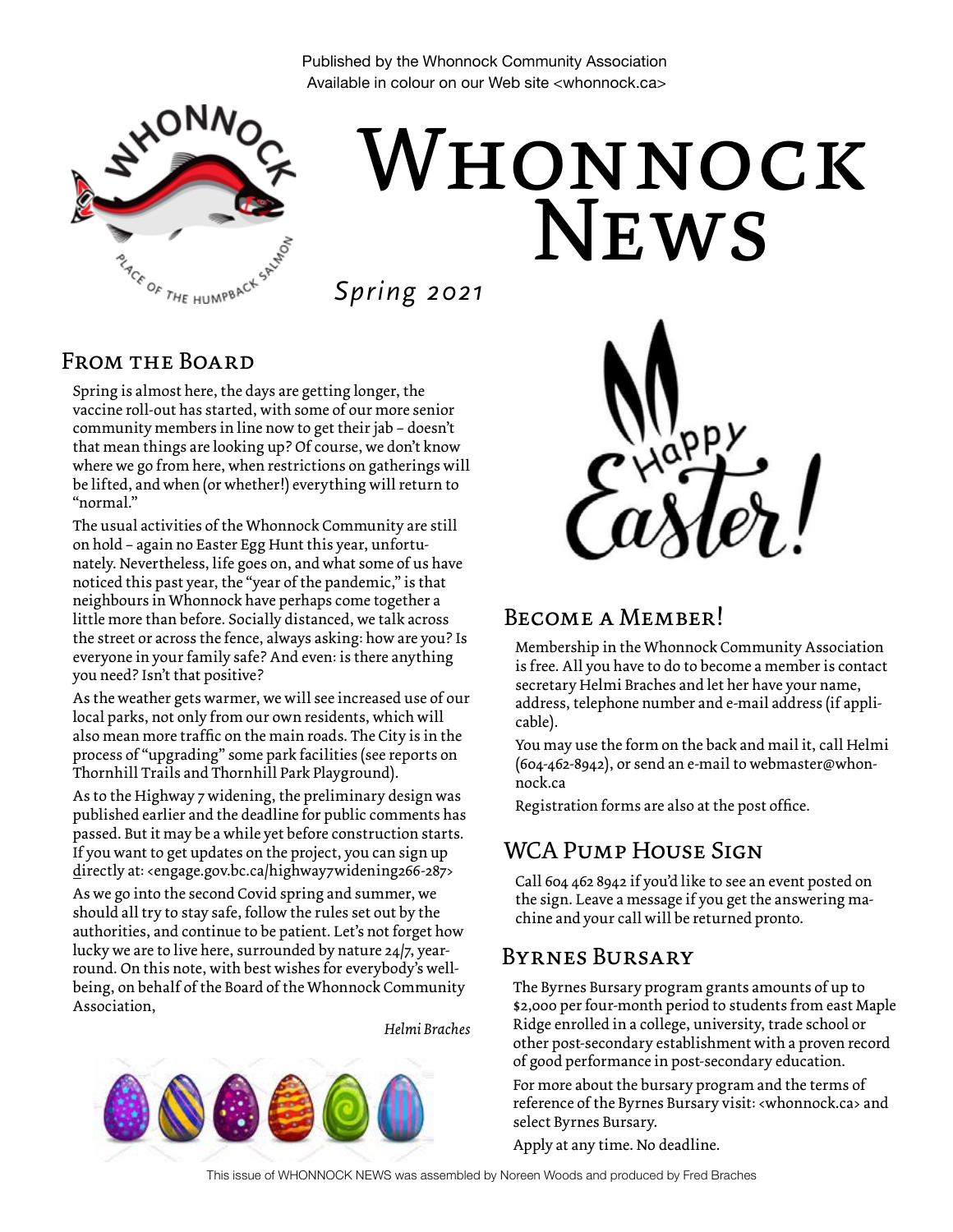# PARKS, RECREATION & CULTURE programs at Whonnock

Details, dates, costs and times of the following programs held at Whonnock venues are published in the *Maple Ridge PRC Guide*, spring 2021

#### LEARN TO PADDLE - 9Y-13Y

Learn proper posture, balance, steering, stroke Technique and basic water-safety skills in both kayaks and canoes at Whonnock Lake. Instruction given by Ridge Canoe and Kayak Club coaches and all equipment is included.

#### Learn to Kayak – 19Y and up

Learn proper posture, balance, steering and stroke techniques and basic water-safety skills in kayaks on Whonnock Lake. Instruction given by Ridge Canoe and Kayak Club coaches and all equipment is included.

#### Hatha Yoga – 16Y and up

This alignment-oriented class will emphasizes posture and breath while entering, holding, and leaving the posture. It uses postures (asanas) and stretches in combination with the breath while holding the poses to develop flexibility and relaxation. An excellent way to calm the mind and reduce stress.

#### Morning Flow Yoga – 16Y and up

Start your day off on the right path. Wake up your body, settle your mind and find your breath in this Yoga class for all levels. Enjoy a flowing practice designed to help you find foundational strength, freedom of movement and a connection to your breath.

#### YOGA FUNDAMENTALS - 16Y AND UP

Learn the building blocks and fundamentals of a yoga practice. Learn yogic breathing, class etiquette, and classic poses that promote alignment, strength and flexibility. You will learn to release tension through meditation and relaxation techniques. A 'must do' course to ensure a safe injury free yoga practice.

#### Pilates by the Lake – 16Y and up

A play on traditional Pilates, this class will work the entire body from head to toe. Strengthen, lengthen and tone your way to a stronger core, increased balance, flexibility and better posture. Pilates will sculpt your way to a new body. Grab your mat & join us!





# Ridge Canoe & Kayak Club

The Ridge Canoe Kayak Club started in 1982 as an Olympic Racing club. Over its 38-year history the club has attracted members of all skill levels from beginners to Olympic hopefuls.

The club has a wide inventory of equipment ranging from stable beginner canoes and kayaks to dragon boats, sleek racing canoes and kayaks and lots in between. With programs for recreation and serious training alike, the club offers something for all levels and interests in paddling.

Our winter programs are coming to the end and we are getting ready for our wide range of spring and summer programs. We are a great way to exercise outside in a fun, COVID-safe environment.

Spring Programs registration is now open for U11 Canoe/ Kayak, Junior Development, High Performance, U23 Fitness and Masters (35+). For more information check out our web site <rckc.ca> or the Maple Ridge Recreation Program Booklet.

If you like you can contact <programs@rckc.ca> or <headcoach@rckc.ca>



#### Whonnock Walkers

Join us on Monday, Wednesday and Friday mornings at Whonnock Lake Centre parking lot for a friendly one-hour walk. Call Britta at 604 462-9863 for more information.

## Whonnock Tops Local #4522

TOPS is a nonprofit organization that helps members to improve their health and well-being. We meet at the Wildwood Fellowship Church Wednesday at 6:30 pm. Come and visit with us - we have fun and successful weight loss. Phone Carolyn , 604-462-1213, or Lori Button, 604-463-7355, for more info.

For information on other chapters in Maple Ridge phone Thelma at 604-467-5601.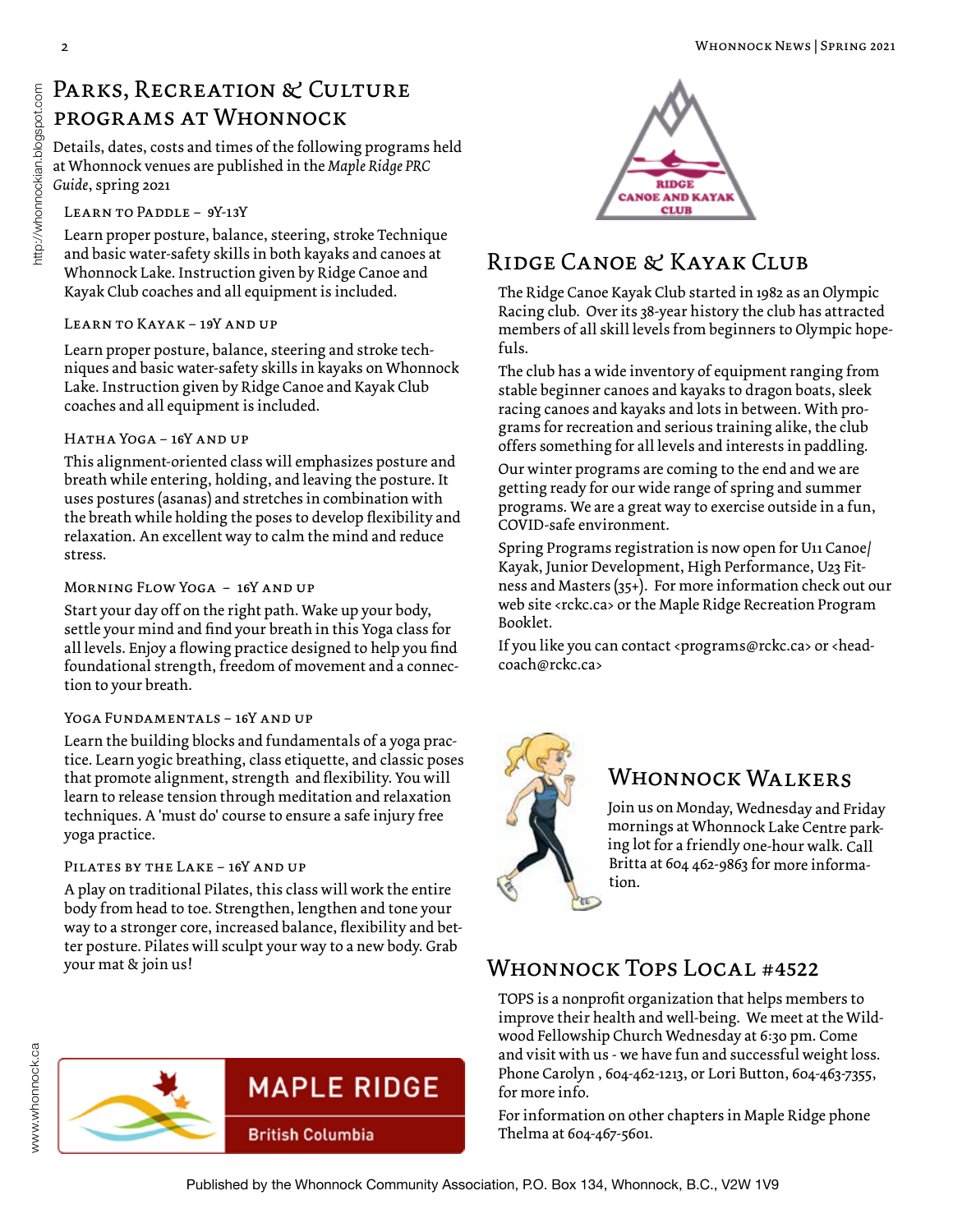#### Third Annual WHONNOCK COMMUNITY Giant Pumpkin Contest

Planning has begun for the 3rd annual Whonnock Community Giant Pumpkin Contest. Trevor Halliday won last year's contest (for the second year in a row) with a pumpkin weighing in at 434 pounds and Bruce Gabara took second place with a 244 pounder. Our dead last (and smallest pumpkin) winner was Laura Evans with a tiny little pumpkin weighing in at just .5 oz.

We were very lucky to have been able to hold our weigh-in at Whonnock Lake just days before the province announced that all public events would be cancelled. We sincerely hope to be able to hold a community weigh-in again this year.... however only time will tell.

Competition is heating up and rumor has it that some people have been studying all winter long at how best to grow a giant pumpkin...and vow that a new winner will be crowned this yes. If you would like to participate in a fun, free and slightly competitive (ok...totally competitive) community building event, perhaps you should try your hand at growing a giant pumpkin this year.

Watch for local updates on details of the contest and where you can pick up your Free giant pumpkin plant (early May) for the 3rd annual Whonnock Community Giant Pumpkin Contest. <whonnockgiantpumpkincontest@gmail.com>





# WHONNOCK WEAVERS AND Spinners

This past year has been quite the year….hasn't it? We have all had many changes to our lives and have had to endure much uncertainty. Here is hoping that we all will have the vaccine soon and then life won't be quite so challenging!

Maya Angelou, an American poet & civil rights activist stated that "We delight in the beauty of the butterfly, but rarely admit the changes it has gone through to achieve that beauty." Here is hoping thateach and every one of you emerges on the other side with that beauty.

Like many groups, our guild has been meeting on Zoom twice a month. Not quite the same as in-personmeetings but we started a PowerPoint Show and Tell presentation at each meeting and that makes it a lot easier to see what our members have been working on. We have a program each meeting that is member driven with the most recent program talking about handweaving.

We have also been working on a spinning program where technical information is shared and discussed by email. This helps newer spinners learn aspects of handspinning and is also a reminder of how techniques are accomplished for those who have been handspinning for a while.

Quite a few of our members are also taking online courses or listening to talks from instructors in different parts of the world. One positive thing that has happened with the pandemic is that there aremany opportunities to learn from people who you might never learn from in-person.

We are sincerely hoping that we will be holding our 2021 Open House Exhibition & Sale which is scheduled for Sunday, November 28, 2021 but we will absolutely be following the provincial guidelines that are in place at the time.

All of the Whonnock Weavers & Spinners Guild members hope that you have a wonderful spring and summer! We certainly could all use it.

We always welcome new members so if you are interested in the fibre arts and wish to join us, simply contact us. If you would like more information,

please phone Marie at 604-462-9059 Our website is at <wwsg.ca>.

We can also be found on Facebook <WhonnockWeaversandSpinnersGuild> and Instagram <whonnockweaversandspinners>

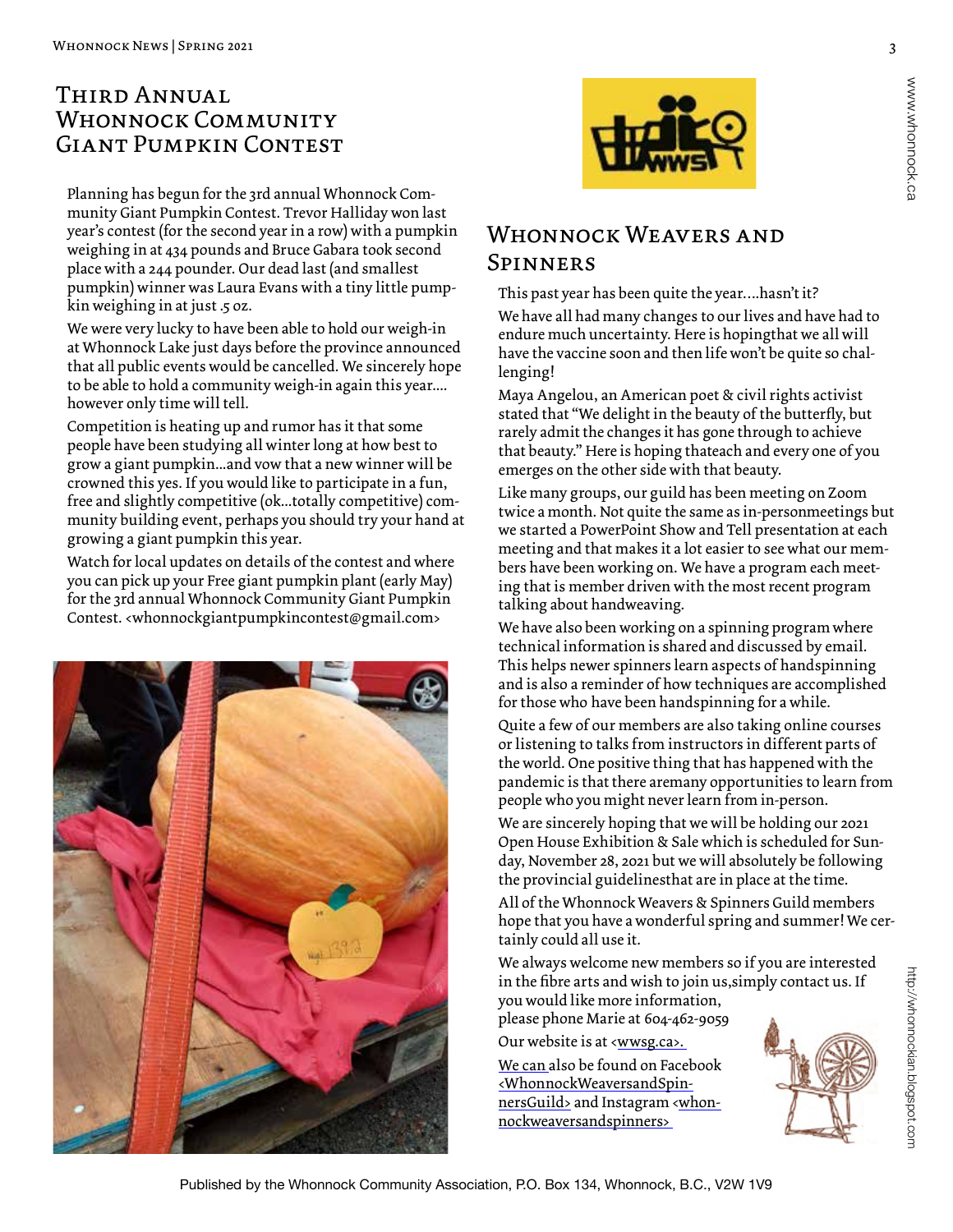

#### RUSKIN COMMUNITY HALL

28395 96th Avenue, Maple Ridge, BC, V2W 1L3

Phone or text 604-462-9739. Email <general - ruskinhall@ yahoo.ca>

Facebook: Ruskin Community Hall; Website - www.ruskinhall.com

The Ruskin Hall is located at the corner of 284th Street and 96 Avenue. Hall meetings are the second Tuesday of the month at 7:00 p.m. Everyone is welcome.

The hall is available for rental at hourly or nightly rates for small events, classes, or meetings. For rental information contact our Booking Agent by phone at 604-462-9739 or bookings@ruskinhall.com, or www.ruskinhall.com.

Kim Rondquist continues to offer Hatha Flow Yoga classes on Wednesday nights from 7:30 to 9:00. Classes are for all levels and everyone is welcome. For information contact Kim at 604-462-4284.

Alcoholics Anonymous meetings are every Monday evening from 7:30 to 8:30. For information contact Dave at 604-462- 7616.



### Thornhill Hall

The Thornhill Hall was only opened for a couple of months this past year and it is still under lockdown by the Health Ministry.

We have interested parties wanting to rent the hall, but COVID 19 regulations do not allow the Hall to be rented. This has resulted in the loss of income to pay for utilities and insurance. Insurance is very expensive for our little Hall as the City requires us to carry a \$5,000,000 liability coverage.

The Thornhill Community Association is left with deciding how long the Hall can operate without any income. There is no paid staff, it is all operated by volunteers. There is currently no relief from the Provincial Government for community Halls. We have been informed that the Thornhill Hall is one of the only remaining community halls in B.C.

We are currently renewing our lease agreement with the City. The Thornhill Community Association may need to reach out to the community to help us through this time.

For inquiries regarding future rentals call Fran Norman @ 604-462-7869.

Check out our website for upcoming events. ruskinhall. com.

Happy gardening everyone !!! Joan Duncan

The 2021 Thornhill Plant swap will be online this year just as it was last year because of Covid restrictions.

The swap is set for Saturday May 1st and Sunday May 2nd. Plants or other garden related items being offered or requested can be listed on our home page ( to be set up in a couple of weeks).

Pick up for plants can be arranged by contacting the person offering them. Plants may also dropped off at my home which will be a general pick up site.

Anyone interested may contact me at phone # 604 462 8778 or email norscot4@ netscape.net.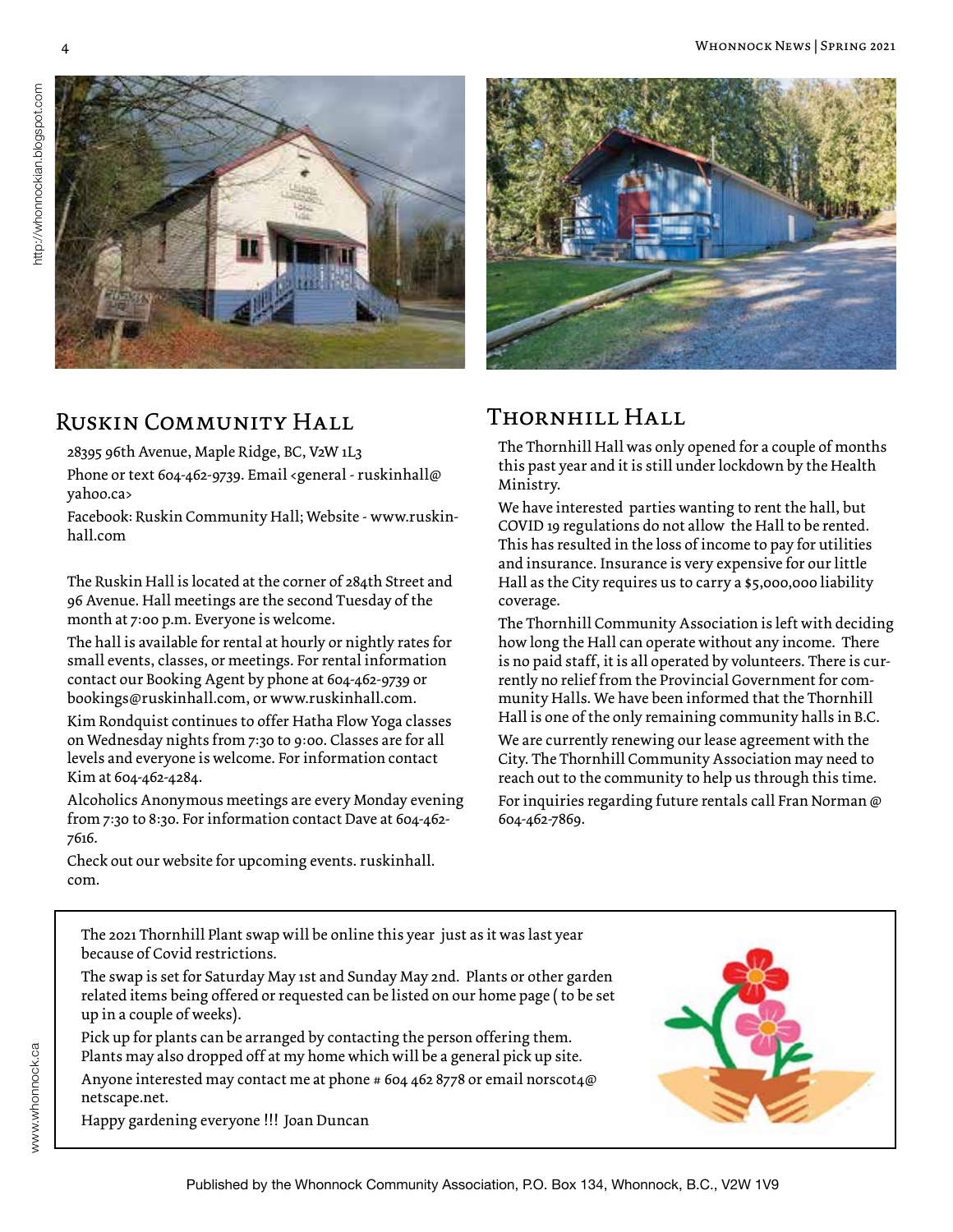

It has been a relatively quiet year, but we have continued on with the testing program. We have experienced some very wet weather along with some snow and cool temperatures. Klaus and I have measured everyone's deep wells, records have been kept and the wells have been very consistent. This is the first summer and Fall that we never hauled any water even though our gardening area had increased somewhat.

TAPS (Thornhill Aquifer Protection Study) was formed in 2006 during the OCP public hearings when a group of residents within the ALR and Urban Reserve as well as concerned residents outside of our community, worked together during the six day public hearing to protect our drinking water on the Grant Hill Aquifer. The Urban Reserve designation continues to create divisions between those who wish to develop our watershed and those who wish to protect it. Regardless of which position is taken the cost of bringing City water is prohibitive to the tax payer.

The community fought hard to have protections in place in the OCP that require the triggers as outlined in Policy 3-24 which must be met before urban development can occur. In the meantime, we continue to educate new and existing residents and the City, regarding the importance of protecting and respecting this unique and valuable resource.

In the last six months Parks and Recreation staff conducted a survey regarding mountain biking and unsanctioned trail building on the aquifer. On Feb.16th, Staff presented Council with the outcome of the survey and their proposals for the future use on the treed watershed. The most prominent user group, the Fraser Valley Mountain Bikers Association , had built a network of unsanctioned trails on Grant Hill. Staff suggested placement of toilets, creating a staging area, consulting with the Association on future proposed uses and creating a Thornhill Grind. There was hardly a mention regarding the concerns about the protection of the aquifer. This network of biking trails have impacted our forested watershed. At the Staff level, there is a lack of understanding regarding the importance of educating users and the report never prioritized the need for the City and all users to protect this forested area for the community.

The lack of consultation with other user groups including hikers, horse riders using the sanctioned Haney Horsemen trails, TAPS and the Thornhill Community Association, is concerning. Education and respect for this area is required. Campfires in the forest must be prohibited.

Council unanimously sent the report back to Staff and may be reviewing their revisions later this year.

We hope that as the year progresses, we will slowly return to some of the events and gatherings that helped to make our communities special. Choose a weekday, take a WALK on one of the horse trails in the forested watershed and experience the old growth forest, the waterways and the forest floor. Breathe the air, experience the peace, enjoy the new spring buds emerging and feel the sun's rays filtering light into the forest and the tree canopy.

Go north on 256th street off 100th until you reach a gate. Walk further in past the gate and enter one of the trails.

This is the very special Grant Hill watershed. When you are in it, you may want to protect it.

Betty & Klaus von Hardenberg

C/O TAPS (Thornhill Aquifer Protection Study)

#### Thornhill Park Playground

The City is planning to relocate the present playground area in Thornhill Park to a larger area south of the existing tennis court, beside the Thornhill Hall parking area.

The Thornhill Community Association has expressed concern about safety, liability and conflicts of the use of limited parking space, in particular when there are events at the Hall.

TAPS is worried about the risk of damage to the nearby telemetry equipment which measures and transmits the well levels daily.

The City has asked for questions, comments, suggestions and concerns on this proposed project. Please email Peter at <pwarmerdam@mapleridge.ca> preferably before March 31st



Klaus & Betty von Hardenberg Phone/Fax: 604.462.9244 E-mail: info@vonhardenbergcandles.com 9730 Spilsbury Street Maple Ridge, BC Canada V2W 1K7



#### Junichi Tanaka, born in Japan, established a ceramics studio at Whonnock in 1998.

His work has been widely accepted all over Canada.

http://whonnockian.blogspot.com

http://whonnockian.blogspot.com

Ceramics is not his only passion. He has climbed major mountains and he is a poet.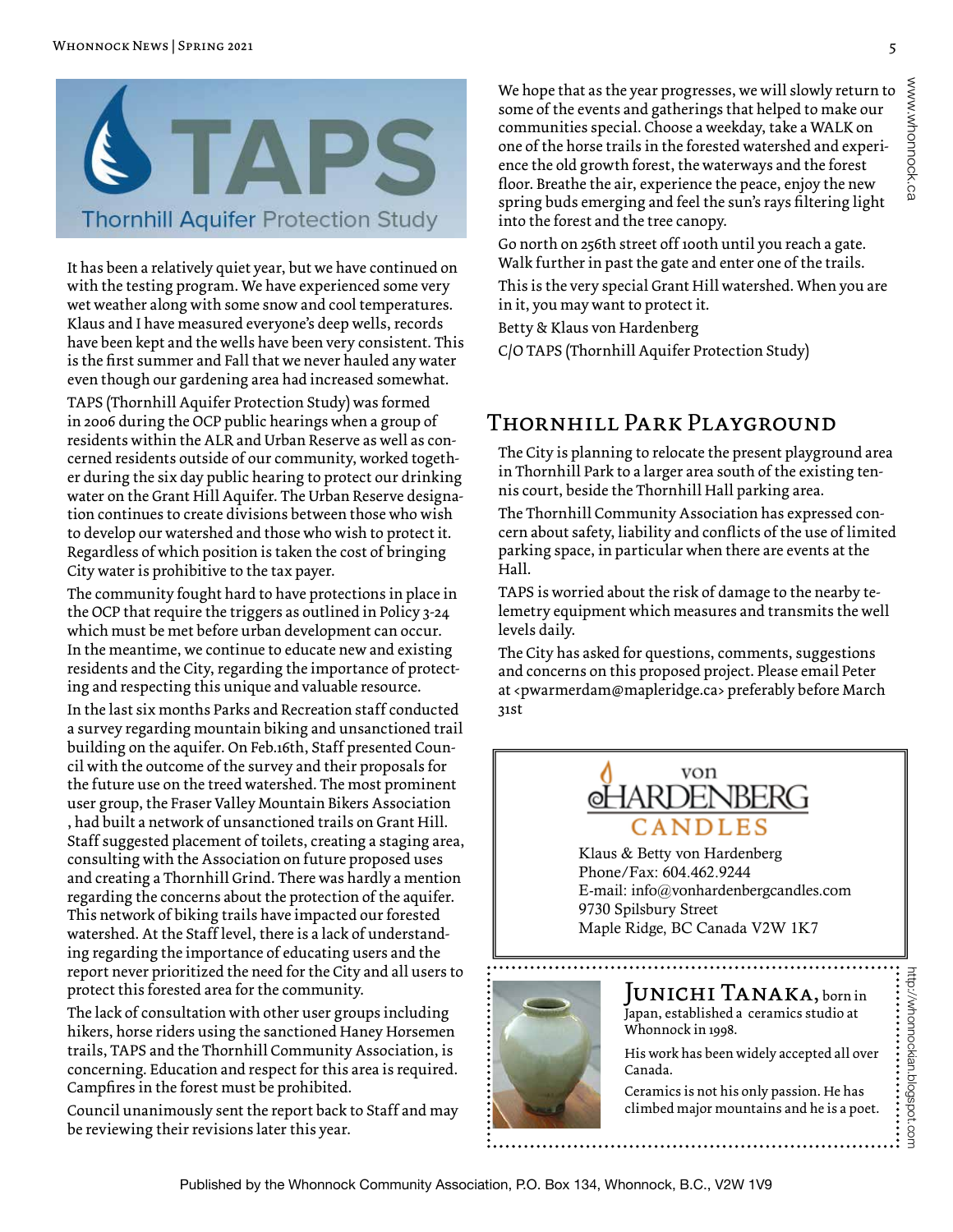

### Holy Spirit Anglican Church

27123 River Road in Whonnock Visit our website <holyspiritanglican.ca> Church - phone: 604-462-7933 Email: holyspiritanglican@gmail.com

Currently all activities are online.

Future event may be in the church, outside or online, depending on public health directives. Please check our

website for updates  $\leq$ holyspiritanglican.ca>.

Ongoing If you are anxious or lonely during these stressful Covid times, or have a car park one-to-one coffee break, Rev. Miranda would be happy to talk or meet with you. Call her cell 1-604-860-5258.

Our centennial projects are well underway. We have already exceeded 100 trees planted, masks sewn, cheer packages for seniors, and t-shirts for migrant farm workers. We are still working on these and other '100' projects outlined on the Holy Spirit blog: <hswhonnock.blogspot.com/2020/04/ centennial-celebration-for-anglican.html>

We invite you to participate.

#### Coming Events

Easter Sunday, April 4 at 10:00 am – and other events marking Holy Week – ask for a 'zoom' link to participate online by emailing – holyspiritanglican.whonnock@gmail.com

*Gardening Tuesdays* at 10:00 am – If you love gardening and could spare some time at your convenience to help tend our flower beds and grounds during our centennial year, please contact our garden coordinator, Mimi Hunfeld, at mimihunfeld@shaw.ca

The new Bishop is coming on Father's Day! The Rt Rev John Stephens will join us on Sunday, June 20 (maybe in person, maybe online) for his first parish visit since being installed as Bishop of the Diocese of New Westminster.



Canada Day Service July 1st – at 9:00 am More about this soon.

Summer - Watch our website for events we hope to host this summer as part of our centennial celebrations.

November 2021 – Celebration of the centennial of our beautiful church building.

Thanks for your help!

*Sock Tree –* Our outdoor Christmas Tree was beautifully laden, decorated with 100 items of warm winter wear for those who need some warmth. Thanks to our neighbours for pitching in!

*Cheer Packages for Seniors*- Through a grant from the federal government program, "New Horizons for Seniors," support from United Way, and the generous discount from Save-On Maple Ridge on the purchase of gift cards, Sue's Copy in Mission and others, Holy Spirit put together 112 cheer packages for neighbourhood seniors to brighten the isolation caused by Covid restrictions. The recipients have been expressing their thanks and appreciation.

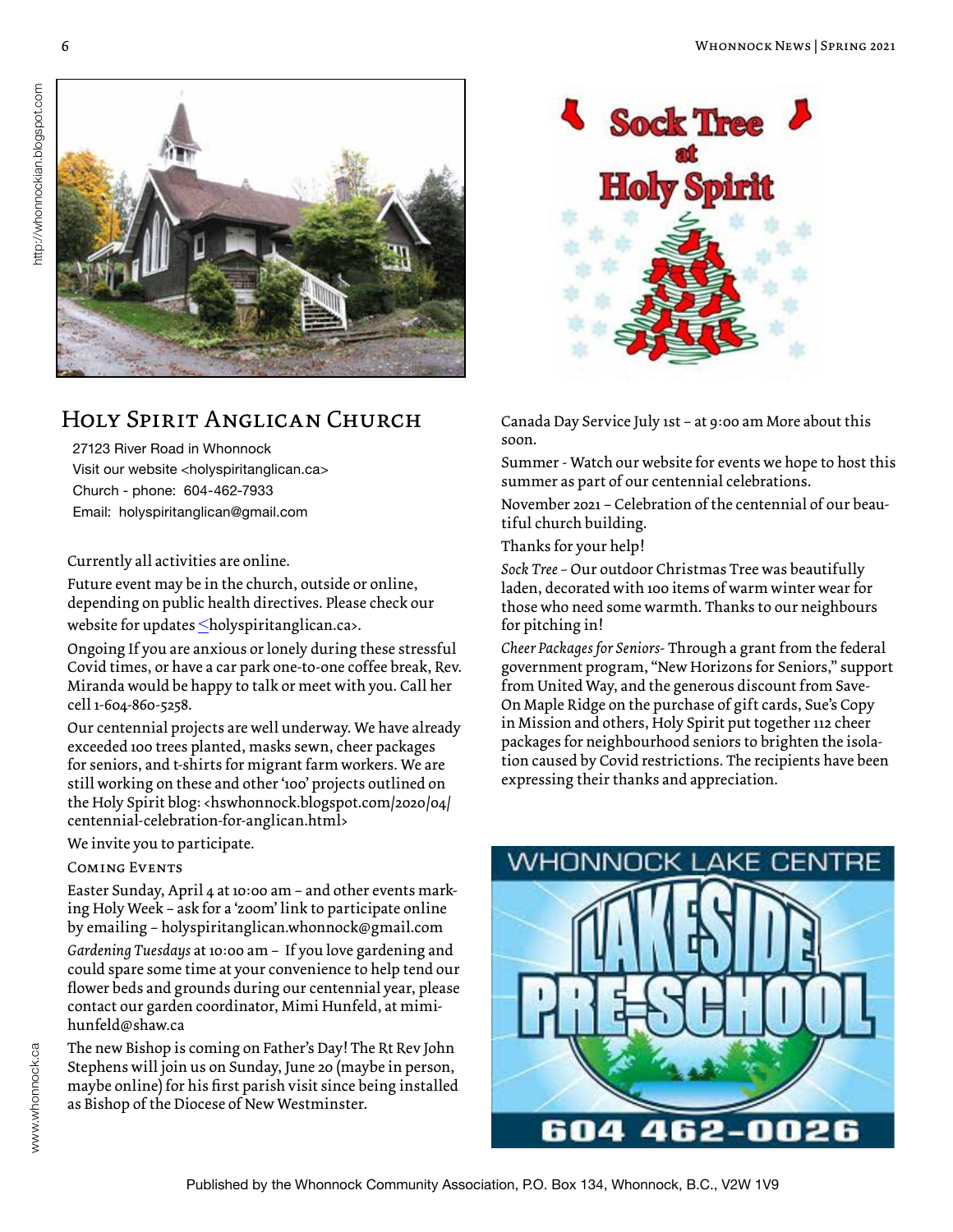# One Book Whonnock

The committee is currently trying to decide what our next read should be. We hope (or are sure!) that we can have an open-air gathering again to discuss the book. Last summer this worked perfectly – we were seated in a private garden, appropriately distanced from each other, and enjoyed the opportunity to talk about what we'd read, and just socialized. We'll make it happen again this year! So, stay tuned for more information.

The contact for One Book Whonnock still is: Helmi Braches 604-462-8942.



#### DRIFTWOOD BAY GALLERY

27170 108th Avenue Unique artisan-made birdhouses and rustic furniture.

Gallery is open year around.

Contact: Marcel Merks.

Phone: 604-362-2112

Web site: <driftwoodbay.com>



# *SLICE OF PARADISE NAILS*

*Come and enjoy a professional, friendly and relaxing atmosphere. Offering over 25 years experience. Gel nails, nail art, manicures, pedicures.* 

 For an appointment call 604-834-3279 or visit us on Facebook



### Wildwood Fellowship Church

People matter to God and they matter to us!

In our world dominated by chaos and uncertainty, Jesus remains the unchanging source of truth and peace. We believe the God who designed and created the universe is not silent, and has a design and purpose for each one of us. We believe He hears and answers our prayers, reaching down and touching our lives with His love, forgiveness and grace. Through His Word, the Bible, God gives us His blueprint for life, giving us direction and confidence as we seek Him and follow His ways.

All 'in person' Sunday Church Services are ON HOLD due to BC Health Orders to all churches in BC. If any of this changes, it will be posted on this webpage as well as our Facebook page.

MEANWHILE, we are meeting at 10:30 AM Sundays ONLINE for Sunday Church Services using 'Google Meet' from our homes. You are invited to join in. For info visit our website, www.wildwoodfellowship.com

Cobs bread and buns are still available! - If you are in need or know someone who is, Cobbs bread is available free at the church on Wednesday mornings from 10 AM to 12 Noon. THIS HAS NOT BEEN SUSPENDED.

Also, please reach out to us if you are struggling and need help with groceries. Go to the basement door, wearing a mask. Hand sanitizer is provided.

If you are not able to get to the church on Wednesday mornings and would like some bread, call Pastor Arnold 604-287- 6963 or John 778-895-1254.